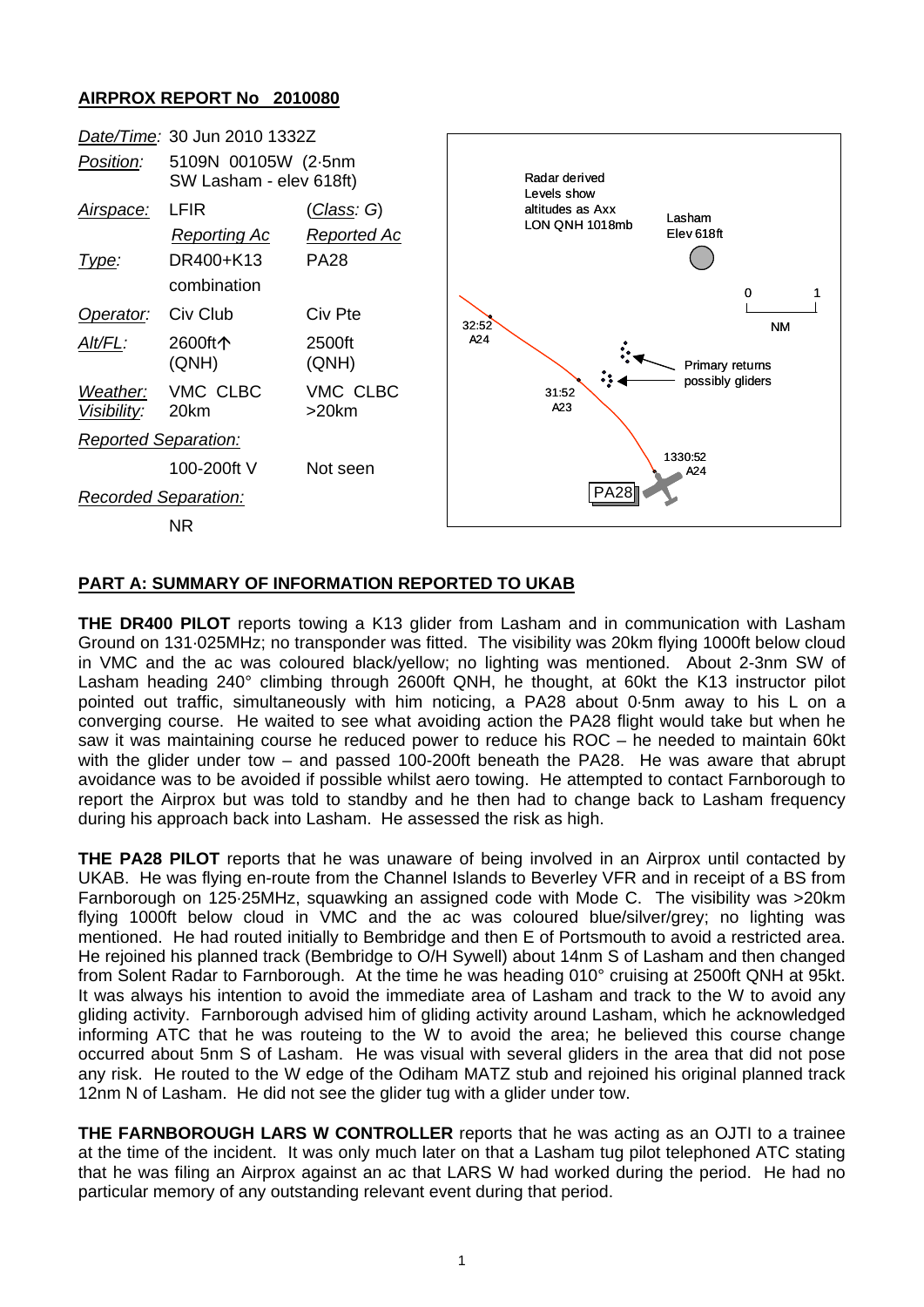**ATSI** reports that the PA28 flight contacted Farnborough LARS (West) at 1328, requesting a BS. After initially being requested to standby, at 1329:58 the pilot was asked to pass his message. He reported at 2500ft, approximately 5nm S of Odiham, again requesting a BS. This service was agreed and the flight was issued with a Farnborough squawk 0436. At 1331:00, after the pilot reported squawking 0436, the controller transmitted, *"caution intensive gliding around Lasham"*. The pilot commented, *"we're going to detour round to the west er we are visual with some of the gliders"*. Approximately 3min later, the pilot of the subject DR400 contacted the frequency and was requested to standby and told he would be called back shortly. However, not receiving a further response, the pilot reported, about 2min later, returning to the Lasham frequency.

In the meantime, the pilot of the PA28 had requested to cross the Odiham MATZ stub and this was approved, avoiding the ATZ. No further comments were made to or from the PA28 pilot, about the vicinity of any gliding activity, until it left the frequency at 1351. The radar at 1330:53, at the time the PA28 was establishing contact with Farnborough, shows the aircraft, tracking NNW, 3·2nm SSW of Lasham. Thereafter, it makes a L turn and remains at least 2·5nm from the airfield.

[UKAB Note (1): The Airprox is not captured on recorded radar as the DR400 and K13 glider combination does not show at all.]

The Farnborough MATS Part 2, Page APR 4.3, states, with reference to Lasham, 'Aircraft on a LARS track that is on own navigation may continue over Lasham at the pilot's own risk. Best practice would be to warn the pilot'. On this occasion, the controller did warn the pilot of activity at Lasham and the pilot advised routeing to its W. The controller also complied with the procedures for the provision of a Basic Service: 'A Basic Service is an ATS provided for the purpose of giving advice and information useful for the safe and efficient conduct of flights. Basic Service relies on the pilot avoiding other traffic, unaided by controllers. It is essential that a pilot receiving this service remains alert to the fact that, unlike a Traffic Service and a Deconfliction Service, the provider of a Basic Service is not required to monitor the flight. Pilots should not expect any form of traffic information from a controller, as there is no such obligation placed on the controller under a Basic Service outside an ATZ, and the pilot remains responsible for collision avoidance at all times. A controller with access to surveillance derived information shall avoid the routine provision of traffic information on specific aircraft, and a pilot who considers that he requires such a regular flow of specific traffic information shall request a Traffic Service'.

## **PART B: SUMMARY OF THE BOARD'S DISCUSSIONS**

Information available included reports from the pilots of both ac, transcripts of the relevant RT frequencies, radar video recordings, reports from the air traffic controllers involved and reports from the appropriate ATC authorities.

Both pilots had equal responsibility for collision avoidance within this Class G airspace by maintaining a thorough lookout scan and taking appropriate action if necessary. It was clear that the PA28 pilot had avoided the Lasham O/H and had received a warning from LARS W of the gliding activity, and although he saw gliders in the immediate area he did not see the DR400 combination, which was a part cause of the Airprox. The DR400 tug pilot reported seeing the approaching PA28 0·5nm away, which Members thought was a late sighting and another part cause. The opportunity for both pilots to see each other's ac was there for some time prior to the Airprox. The DR400 would have been approaching from below but within the PA28 pilot's field of view, although the dark coloured DR400 may have blended into the dark background of the surrounding countryside. Conversely the PA28 would have been sky-lined throughout the DR400 combination's climb-out. The Board understood the dilemma facing the DR400 pilot and agreed that his sighting and subsequent action of reducing his ROC whilst maintaining visual contact with the PA28 had been most effective in removing any risk of collision.